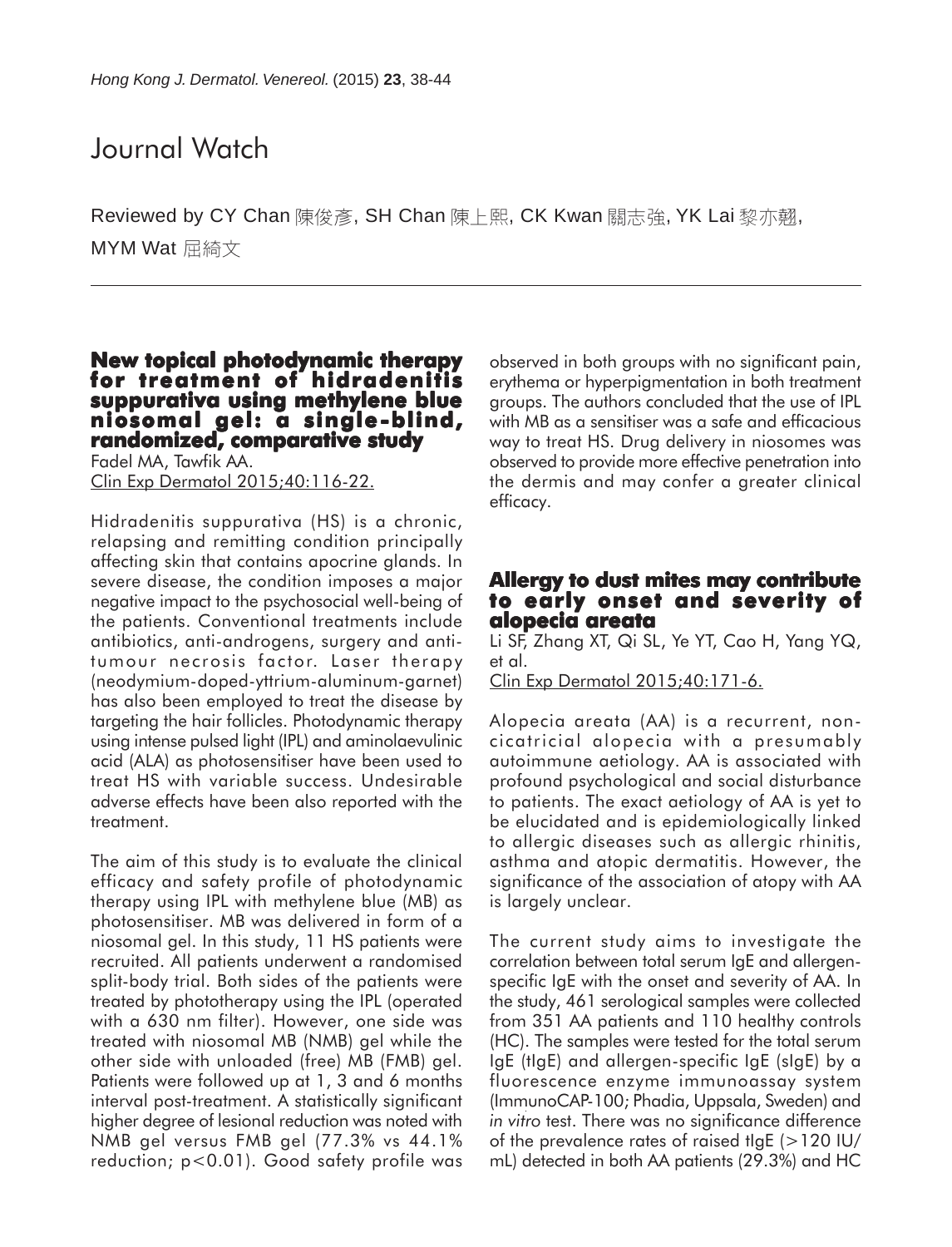(21.8%). However, a statistically significant higher level of tIgE was observed in AA patients (235.2±575.1) than in HC (110.4±183.8) (p<0.001). Among the patients with AA, *Dermatophagoides pteronyssinus* and *Dermatophagoides farinae* were the two most common allergens with sensitisation (*Der p:*31.1%; *Der f:* 29.0%). The authors also compared the IgE levels between patients with early (0-19 yr) versus late-onset (20-59 yr) AA. The prevalence of tIgE and sIgE against dust mites (*Der p and Der f*) were significantly higher in the patients with early onset than those with late-onset AA (tIgE, p<0.01; sLgE, p=0.001). Importantly, the higher tIgE and sIgE were independent of background atopic history. The authors concluded that sensitisation to house dust mites may have a role in triggering the immune mechanism in the pathogenesis of AA, especially in patients with early onset disease and those of Chinese descent.

### **Association of metabolic syndrome and hidradenitis suppurativa**

Miller IM, Ellervik C, Vinding GR, Zarchi K, Ibler KS, Knudsen KM, et al. JAMA Dermatol 2014;150:1273-80.

Hidradenitis suppurativa (HS) is a chronic, localised inflammatory skin disease of apocrine gland-bearing skin. Metabolic syndrome (MeS) (diabetes mellitus, hypertension, dyslipidaemia, obesity) occurs more commonly with chronic inflammatory diseases such as rheumatoid arthritis and psoriasis. In contrast to psoriasis, HS may be considered as a more localised inflammation of the skin. An association between HS and MeS has been hypothesised. This is a cross-sectional study to explore the association of HS and MeS and assess its possible clinical relevance.

Two different groups of individuals with HS were recruited. The first group was identified in a general population sample (population HS group). The second was identified in a hospital-based sample (hospital HS group). Non-HS participants were defined as participants without HS from the general population. The definition of severity of HS was based on numbers and locations of boils and subsequent scarring (Hurley score/Sartorius

score). The subjects were investigated for the presence of any co-morbidities (diabetes mellitus, hypertension, dyslipidaemia and obesity.).

A total of 32 individuals with HS from the hospital, 326 with HS from the general population and 14851 non-HS individuals from the general population were identified. When compared with the non-HS group, the odds ratios (ORs) for the hospital HS and population HS groups were 3.89 (95%CI, 1.90-7.98) and 2.08 (95%CI, 1.61- 2.69), respectively, for MeS. The ORs were higher for the hospital HS group compared with the population HS group. The association between HS and MeS was not influenced by the degree of HS severity.

This population- and hospital-based study suggested an association between HS and MeS. When examining the MeS components individually, the ORs for diabetes mellitus indicated a significant positive association. The ORs for general and abdominal obesity were also found to be significant. Moreover, the association of an atherogenic lipid profile (increased TG levels and decreased HDL levels) was significant. Hypertension was only significant with regard to the hospital HS group. These co-morbidities indicate that HS patients require general medical attention beyond the skin. However, since this is a cross-sectional study, the causality between HS and MeS cannot be identified. Future longitudinal studies are needed to explore the temporal relationship of these associations.

### **Treatment of nail psoriasis: best reatment of nail best practice recommendations from the medical board of the national of the national psoriasis foundation**

Crowley JJ, Weinberg JM, Wu JJ, Robertson AD, Van Voorhees AS. JAMA Dermatol 2015;151:87-94.

Approximately 50% of patients with psoriasis have some nail involvement. Patients with psoriatic arthritis have rates of nail disease as high as 70%. Evidence also showed that nail psoriasis may be a predictor of joint disease developing later in life. The Nail Psoriasis Severity Index (NAPSI) was developed to measure changes in nail disease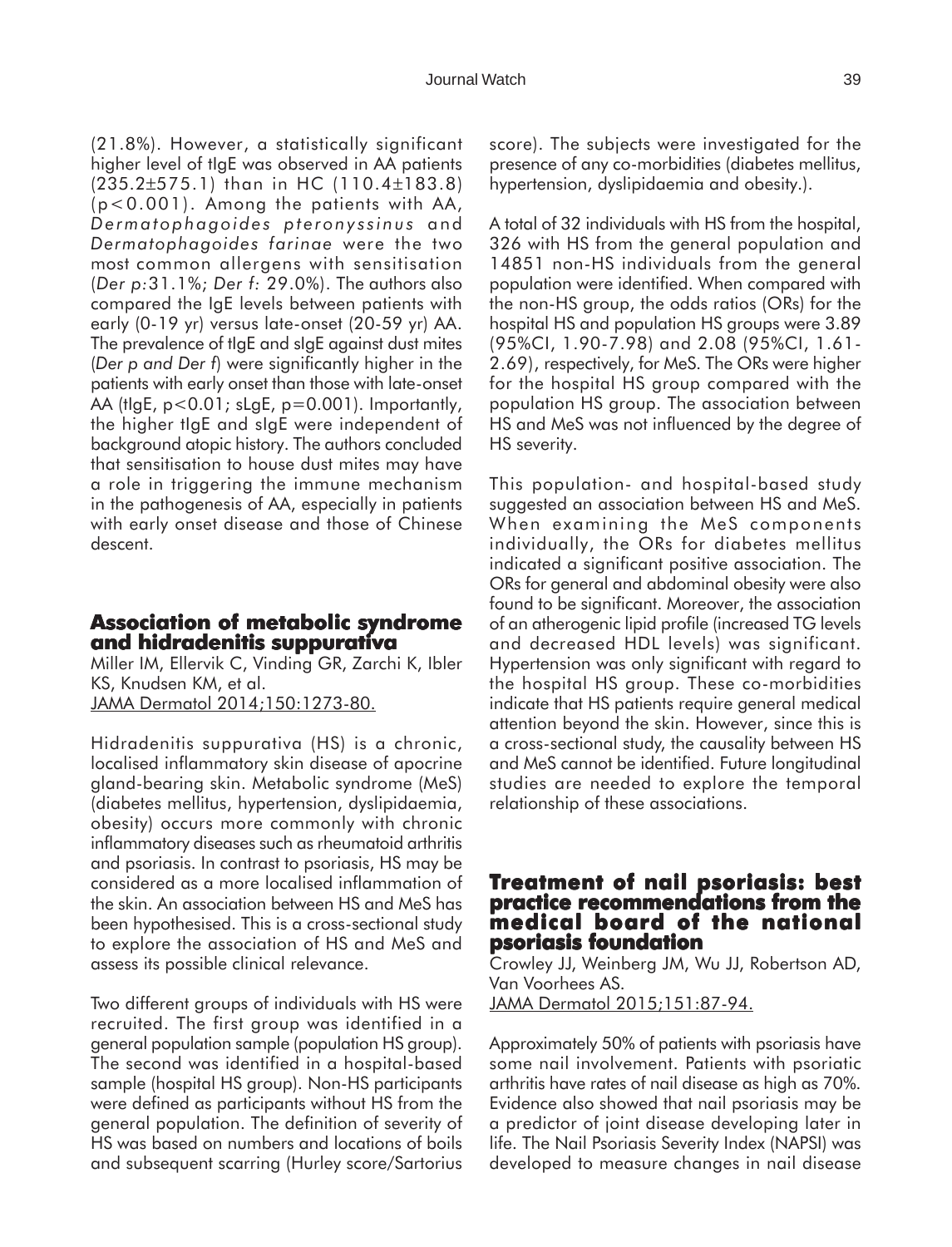over time. Various treatment options are available for nail psoriasis, including topical products, procedural interventions, oral systemic and biologic agents. This article critically reviewed the identified publications and proposed evidencebased practical treatment recommendations for nail psoriasis.

The authors performed PubMed search for articles on nail psoriasis from 1 January 1947 to 11 May 2014. Treatment recommendations for four types of clinical nail psoriasis were developed based on the evidence reviewed in this study and expert opinion from the Medical Board of the National Psoriasis Foundation. Treatment of nail psoriasis should include a comprehensive assessment of the extent of skin disease, severity of nail disease and psoriatic arthritis against any negative impact on the quality of life. All cases should be evaluated for onychomycosis. The treatment recommendations are as follows:

For patients with psoriasis limited to the nails, highpotency topical corticosteroids alone or in combination with calcipotriol were recommended. Intralesional corticosteroids were also recommended. Systemic and biologic treatments were not recommended.

Adalimumab, etanercept, intralesional corticosteroids, ustekinumab, methotrexate and acitretin were recommended (ranking order from highest to lowest) for patients with psoriasis limited to the nails in which topical therapy has failed.

Adalimumab, etanercept, ustekinumab, methotrexate, acitretin, infliximab and apremilast may be considered in patients with psoriasis of the skin and nails where topical therapies have not adequately controlled the disease.

For patients with skin, joint and nail disease, adalimumab, etanercept, ustekinumab, infliximab, methotrexate, apremilast and golimumab were recommended (ranking order from highest to lowest).

### **Association between malignancy and topical use of pimecrolimus**

Margolis DJ, Abuabara K, Hoffstad OJ, Wan J, Raimondo D, Bilker WB. JAMA Dermatol 2015. doi:10.1001/ jamadermatol.2014.4305. Published online February 18, 2015.

Pimecrolimus, a topical calcineurin inhibitor, was approved in December 2001 by the FDA for the treatment of mild to moderate atopic dermatitis (AD) in children at least two years old. Systemic calcineurin inhibitors were originally approved as immunosuppressive agents to be used after solid organ transplantation to prevent organ rejection. Adverse event associated with the use of these agents includes an increased risk of malignancy, especially skin cancer and lymphoma. A black box warning indicates a potential risk of malignancy associated with topical pimecrolimus in treating atopic dermatitis.

The Pediatric Eczema Elective Registry (PEER) study was established as part of the post-marketing commitments for the approval of this drug. It was a longitudinal cohort study and the purpose was to follow up children with AD for 10 years who had at least 6 weeks of exposure to pimecrolimus to determine their incidence of malignancy. The observed rates are compared with standardised rates from the Surveillance, Epidemiology, and End Results (SEER) program of the National Cancer Institute.

Overall 7,457 children were enrolled in the PEER, with a total of 26,792 person-years and a mean of 793g pimecrolimus was used. There were five malignancies reported up to May 2014 (two leukaemias, one osteosarcoma and two lymphomas). There were no skin cancers. The standardised incidence ratio for all malignancies based on the age-standardised SEER population was 1.2. The standardised incidence ratios were 2.0 (95%CI, 0.5-8.2) for leukaemia and 2.9 (95%CI, 0.7-11.7) for lymphoma. None of these findings reached statistical significance.

In conclusion, based on more than 25,000 person-years of follow-up, pimecrolimus as used in the PEER study did not appear to be associated with an increased risk of malignancy when compared to the SEER data and no skin cancer was recorded.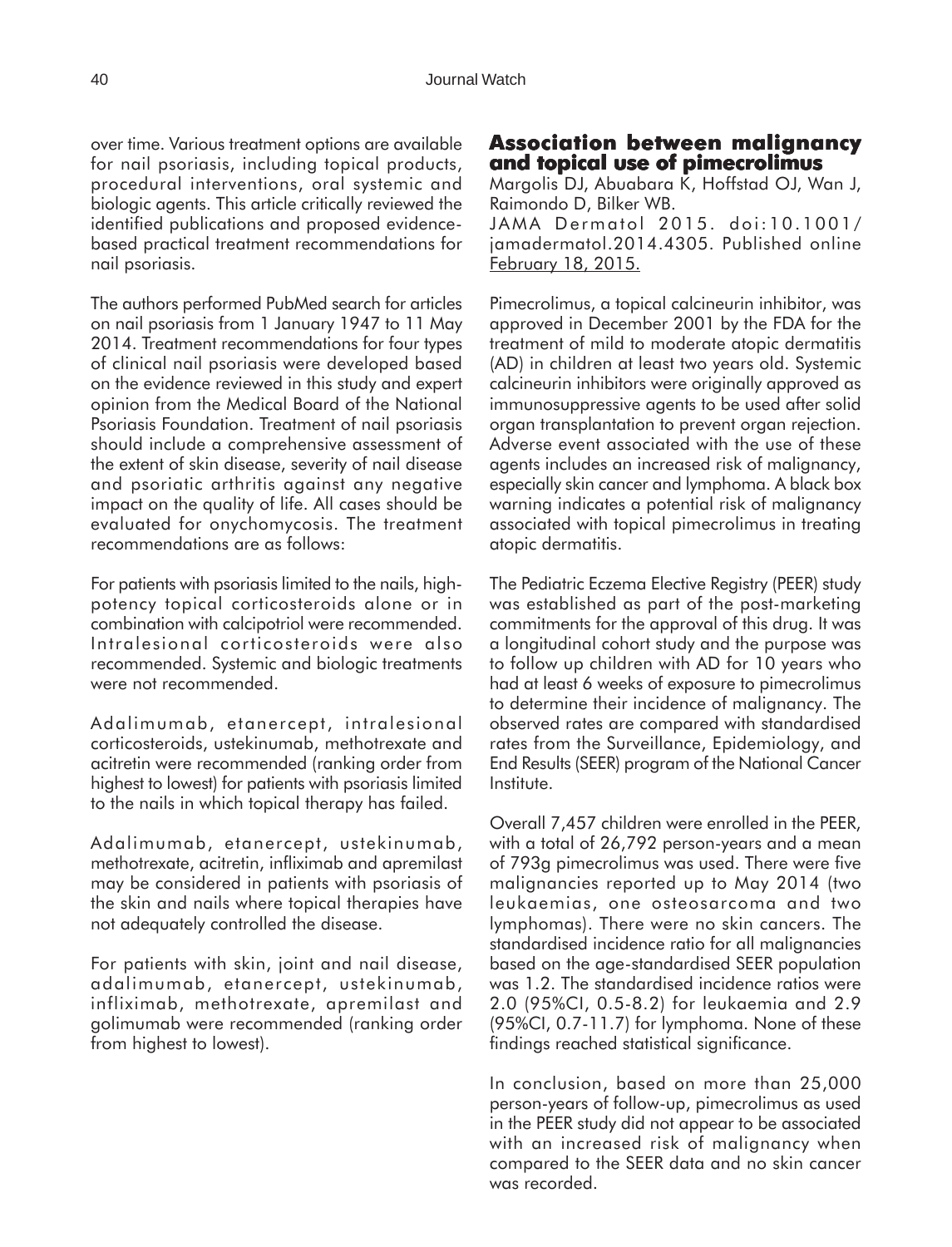#### **Evaluation of syndromic management of sexual transmitted infections within the Kisumu Incidence Cohort Study**

Otieno FO, Ndivo R, Oswago S, Ondiek J, Pals S, McLellan-Lemal E, et al. Int J STD AIDS 2014;25:851-9.

Syndromic approach for sexual transmitted infections (STI) management, theoretically, is suitable if the required clinical/diagnostic facilities are unavailable. To certain extent, this may prevent the spread of STIs and potentially avoid the loss of follow-up for laboratory results.

The aim of this study is to assess the correlation between the syndromic management and laboratory diagnosis. During the two-year study period in a primary care clinic, HIV-negative adults aged 18 to 34 years, who have had sexual intercourse at least once in the past three months were eligible for study. The participant completed an audio computer-assisted self-interview (ACASI) and the clinician completed the computer-assisted personal interview (CAPI) and performed a physical examination. Blood, urine and vaginal swabs were collected for laboratory testing of gonorrhoea, chlamydia, syphilis, HSV-2 serology and HIV.

A total of 864 participants were screened. Eightyeight (10.4%) patients were diagnosed to have STIs by CAPI whereas 272 (32.2%) patients diagnosed to STIs by laboratory tests. The prevalence of STIs was greater in women than men by both CAPI (17.2% vs. 3.6% p<0.0001) and laboratory (48.6% vs. 15.6% p<0.0001). The agreement between CAPI and laboratory diagnosis had an overall kappa score of 0.09 (95% CI 0.03-0.15). The positive predictive value (PPV) of CAPI was 50.6% with syphilis being the lowest at 0% and HSV 2 being the highest at 63.6%. The PPV was dramatically dropped to 11.3% if syphilis and HSV 2 were not included. Syndromic approach was significantly associated with over diagnosis of gonorrhoea (9.5% vs. 2.4% p<0.008) when compared with laboratory diagnosis. For chlamydia, syndromic approach also tended to have over diagnosis than laboratory though not statistical significant (9.5% vs. 2.8% p<0.27). When ACASI was compared with CAPI, more patients reported symptoms on ACASI than

CAPI in abdominal/scrotal pain (8.1% vs. 4.1% p<0.0001), genital ulcers (7.0% vs. 2.3% p<0.0001) and vaginal/urethral discharge (4.6% vs. 1.4% p<0.0001).

The authors commented that syndromic management of STIs was not sufficient in the primary care clinic and the high prevalence of asymptomatic infection may be one of the reasons behind.

## **Impact of genital warts on emotional Impact genital warts on emotional and sexual well-being differs by gender**

Vriend HJ, Nieuwkerk PT, van der Sande MA. Int J STD AIDS 2014;25:949-55.

Genital wart (GW) is a common sexually transmitted infection (STI) that is caused by human papillomavirus (HPV). However, its impact on emotion and sexual well-being has not been assessed. The aim of this study is to assess the health-related quality of life (HRQoL) through two measurement tools: 1) the generic EQ-5D and 2) CECA-10 on patients diagnosed to have GW. EQ-5D stands for European Quality of Life that had previously been used in a wide range of clinical areas. It consists of a descriptive part in which the patient indicated the level of the problems on five dimensions: mobility, self-care, usual activities, pain/discomfort and anxiety/depression. There is a visual analogue scale from 0 (the worst) to 100 (the best) on the imaginable health state. CECA-10 stands for Specific Questionnaire for Condylomata Acuminata and was previously shown to be a valid measure of HRQoL in patients with GW. It consists of 10 statements on the impact of GW on emotional dimensions (6 statements) and sexual activity dimensions (4 statements). CECA scores were also standardised for a scoring system from 0 (the worst HRQoL) to 100 (the best HRQoL).

There were 104 patients diagnosed with GW: 50 women; 38 heterosexual men and 16 MSM. Women had more warts than men (median 4.5 vs. 3) but more men had larger warts than women (24% of heterosexual men, 19% of MSM vs. 16% of women) although not statistically significant. EQ-5D showed that women rated their health state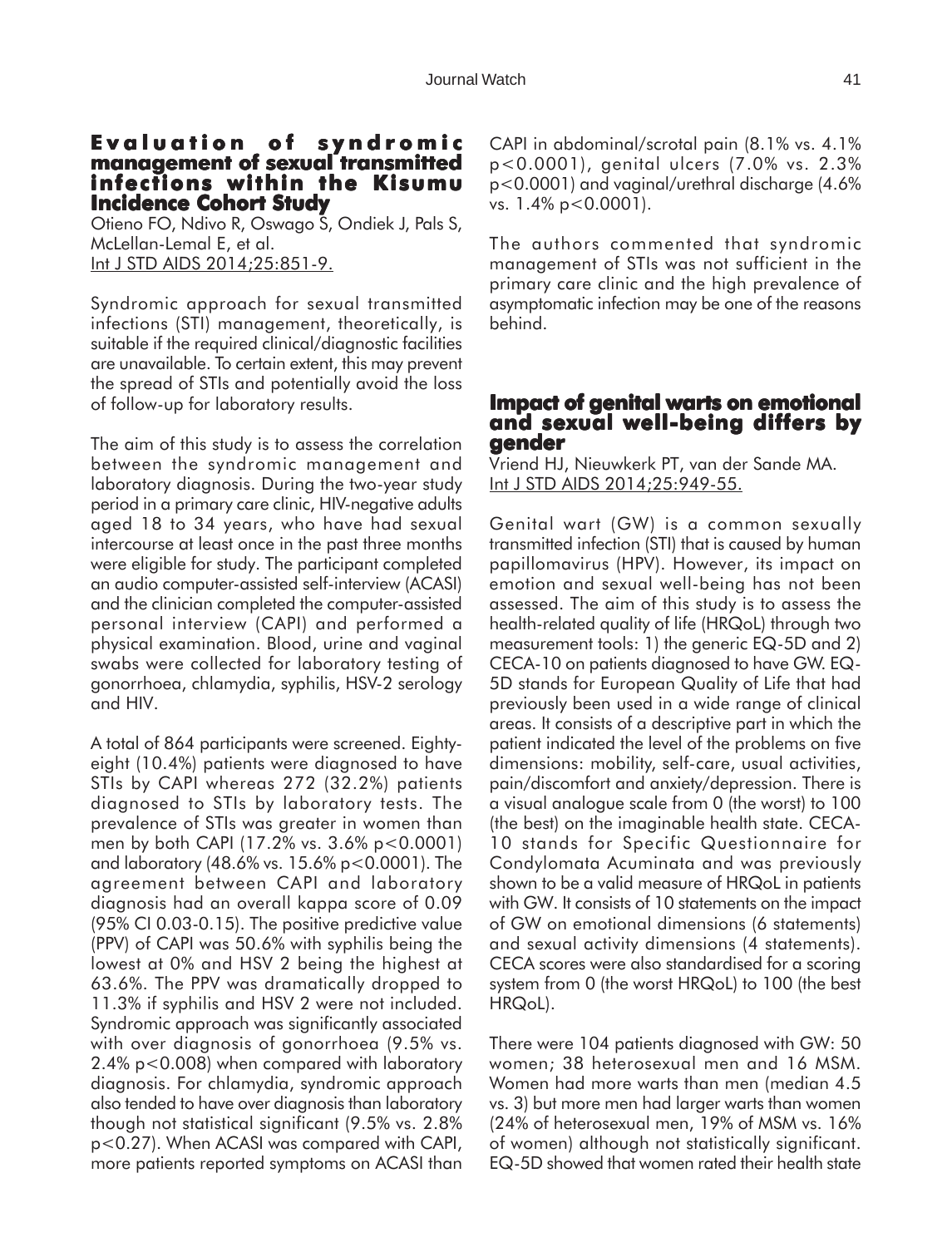lower than men: 75.3% (95% CI 70.3-80.2) for women; 83.7% (95% CI 79.3-88.2) for heterosexual men and 82.1 (95% CI 75.4-88.9) for MSM. For emotional dimension CECA, the heterosexual men (60.9 with 95% CI 54.4-67.5) had a higher score than women (48.4 with 95% CI 42.3-52.4). For the sexual activity dimension CECA, the heterosexual men (71.5 with 95% CI 63.5-79.6) also had a high score than women (55.7 with 95% CI 48.3-63.0). Both were statistically significant. The MSM had highest emotional score (70.1 with 95% CI 57.4-82.7) and had similar sexual activity score with heterosexual men (70.8 with 95% CI 54.5-87.2). However, these were not significant in MSM patients. The more number of GW in women was significantly associated with lower CECA score.

The authors concluded that sexual and clinical factors influenced the impact of GW on the wellbeing in women whereas no such factors were found in men.

### **Topical rapamycin combined with pulsed dye laser in the treatment of laser in the treatment of capillary vascular malformations in Sturge-Weber syndrome: phase II, eber syndrome: II, randomized, double -blind, -blind, intraindividual placebo-controlled clinical trial**

Marqués L, Nùñez-Córdoba JM, Aguado L, Pretel M, Boixeda P, Nagore E, et al. J Am Acad Dermatol 2015;72:151-8.

Sturge-Weber syndrome (SWS) is a congenital capillary-venous malformation (port-wine stain (PWS)) affecting the face, eyes and central nervous system. Pulsed dye laser (PDL) is the standard treatment for the facial lesions, yet complete resolution is rare and recurrence is common. It was believed that the local hypoxia induced after laser photo-thermolysis resulted in the increase in expression of multiple pro-angiogenic factors and stimulation of the mammalian target of rapamycin (mTOR) pathway, causing regeneration and revascularisation. Rapamycin is an immunosuppressive agent capable of inhibiting mTOR-mediated function and had been shown to be effective in treating various hypervascular anomalies.

In this study, the authors aimed at evaluating the efficacy of topical rapamycin alone and in combination with PDL in treating PWS in patients with SWS.

Patients with SWS were recruited. Four interventions on each subjects were evaluated: (1) placebo, (2) rapamycin, (3) PDL + placebo, (4) PDL + rapamycin. All patients received two sessions of PDL treatment at 6-week intervals and topical 1% rapamycin cream for 12 weeks. Patients were then assessed clinically using digital photographic computerised system at week 6, 12 and 18. Histological assessment was also performed at week 12 to evaluate the number of vessels at the treatment area.

Twenty-three adult patients were recruited with similar baseline digital photographic image scores. Most of them (91%) had prior PDL treatments. It was found that combination of PDL and rapamycin showed significantly lower scores than other treatment arms on each assessment visits. Histological assessment also revealed a significantly lower percentage of vessels in PDL and rapamycin group. The interventions were generally well-tolerated. Although systemic absorption of rapamycin was detected, no clinical abnormalities were found.

The authors concluded that combination of rapamycin with PDL seems to be an effective treatment for PWS in patients with SWS. However, the short follow-up period of this study cannot guarantee long-term efficacy. Moreover, the effectiveness of PDL may be compromised with the increased in thickness of PWS in these adult subjects and the prior treatments with PDL might have destroyed the more superficial, thinner vessels which made the subsequent PDL less effective. Hence, this combination therapy might be more effective in paediatric patients. Yet, the clinical relevance of systemic absorption of rapamycin in paediatic patients needs further evaluation.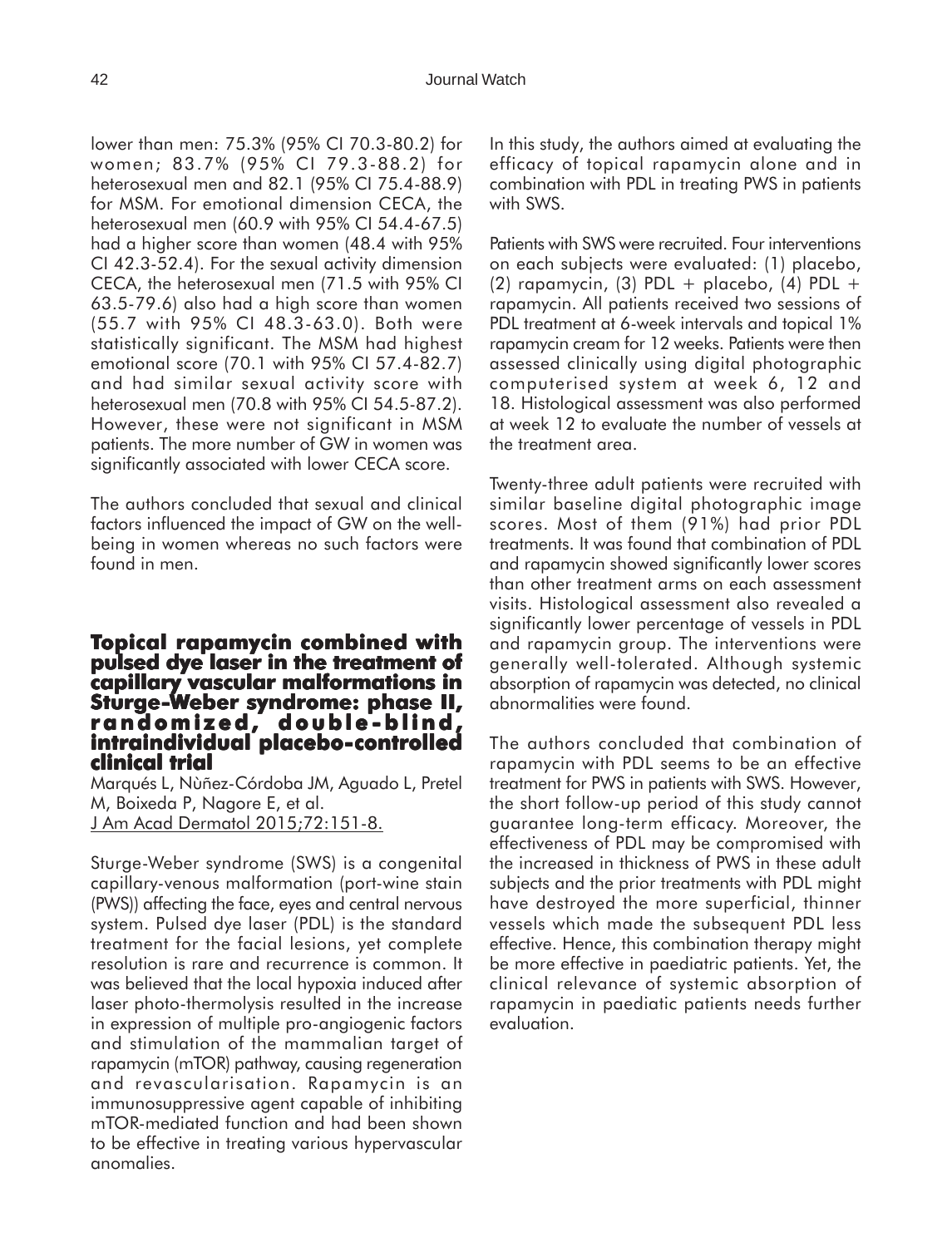# **Treatment of coexistent psoriasis and lupus erythematosus**

Varada S, Gottlieb AB, Merola JF, Saraiya AR, Tintle SJ. J Am Acad Dermatol 2015;72:253-60

Psoriasis and lupus erythematosus (LE) are both immune-mediated diseases. However, their coexistence, though rare, presents a significant clinical challenge. As the medication used in LE, might either be ineffective or even contraindicated for patients with psoriasis, and vice versa. Antitumour necrosis factor alpha (TNF-α) agents had been shown to be effective in LE patients in anecdotal reports, although it is commonly avoided as the concern of lupus flare.

In this retrospective study, the authors aimed at evaluated the epidemiology, clinical and serological characteristics of patient with coexistent LE and psoriasis and determined the risk of lupus flare with the use of TNF- $\alpha$  inhibitors.

Clinical records of patients with diagnosis of psoriasis or psoriatic arthritis (PsA) and at least one type of LE were retrieved from two tertiarycare academic institutions from 1990 to 2013. A total of 96 patients were recruited, 77.1% were white. A relatively higher prevalence (42.0%) of PsA was detected than the general cutaneous psoriasis-alone population. Among 25 of those who had received at least one biologic, TNF- $\alpha$ inhibitors (namely infliximab and etanercept), ustekinumab and abatacept, there was only one case of lupus flare after using TNF- $\alpha$  inhibitors and 9 patients had subclinical seroconversions without worsening of LE condition. Four of the five patients who had received ustekinumab and all three who received abatacept reported improvement in both cutaneous psoriasis and lupus symptoms, oral ulcers and haematological abnormalities.

The authors concluded that anti-TNF- $\alpha$  agents, ustekinumab and abatacept, may be a treatment option for patients with concomitant psoriasis and lupus. However, this study was limited by its retrospective nature, small sample size and incomplete documentation.

### **Spectrum of cutaneous manifestations of type 1 diabetes mellitus in 500 South Asian patients** Sawatkar GU, Kanwar AJ, Dogra S, Bhadada SK,

Dayal D. Br J Dermatol 2014;171:1402-6.

There has been very few data on the cutaneous manifestations of type 1 diabetes mellitus (DM). The aim of this study was to look at the spectrum of dermatoses in type 1 DM patients. In addition, it also studied the effects of long-term glucose control and disease duration on these dermatoses.

The authors performed clinical examination and relevant investigations in 500 subjects with type 1 DM which enrolled from July 2011 to June 2012 in India. Different dermatoses were found and their correlation with the duration of diabetes was studied.

Five hundred patients were recruited. The mean age was 16.9±6.9 years (range 1-25 years) and the mean total duration of diabetes was 4.43± 4.4 years. Three hundred and thirty-nine patients (67.8%) had one or more dermatoses and the cutaneous adverse effects related to insulin injections (CAII) were noted to be lipohypertrophy (41%), lipoatrophy (0.6%), post-inflammatory hyperpigmentation (3%), acanthosis nigricans (0.4%) which was most common in comparison to other adverse effects such as limited joint mobility (LJM) (16.8%), xerosis (15.8%) and scleroderma-like skin changes (10%). In addition, there was a significantly higher chance of lipohypertrophy  $(p=0.000)$ , LJM  $(p=0.000)$ , scleroderma-like skin changes (p=0.000), diabetic dermopathy (p=0.000), skin tags  $(p=0.002)$  and acanthosis nigricans  $(p=0.005)$ with a longer duration of DM  $(>4.4$  years). The blood glucose level was shown to be significantly correlated to lipohypertrophy, LJM and scleroderma like skin changes.

In summary, the authors concluded that cutaneous changes are common in young Asian patients with type 1 DM. In order to prevent these dermatoses, doctors need to increase their awareness and provide information, education and counselling to patients and care givers.